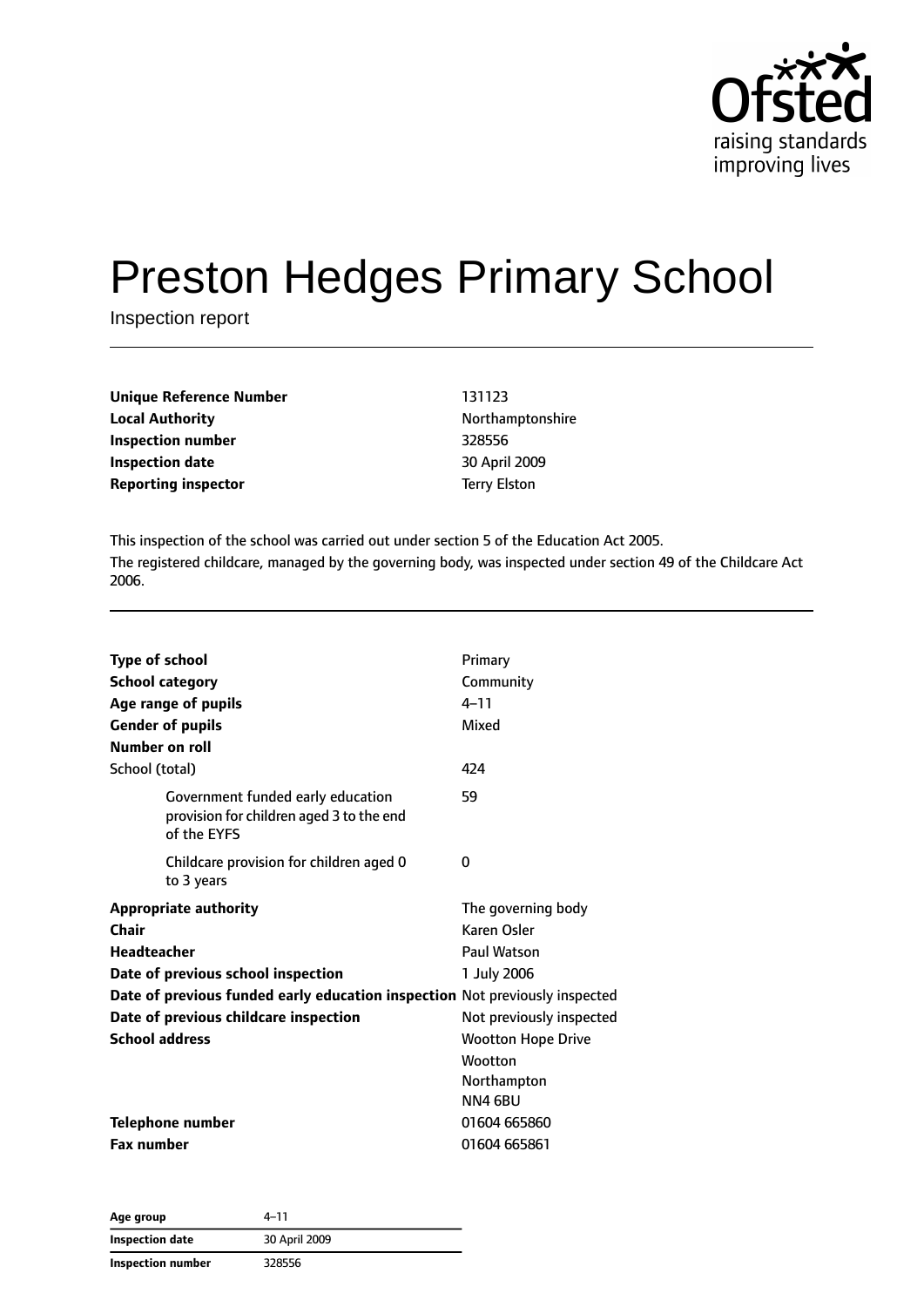.

<sup>©</sup> Crown copyright 2009

Website: www.ofsted.gov.uk

This document may be reproduced in whole or in part for non-commercial educational purposes, provided that the information quoted is reproduced without adaptation and the source and date of publication are stated.

Further copies of this report are obtainable from the school. Under the Education Act 2005, the school must provide a copy of this report free of charge to certain categories of people. A charge not exceeding the full cost of reproduction may be made for any other copies supplied.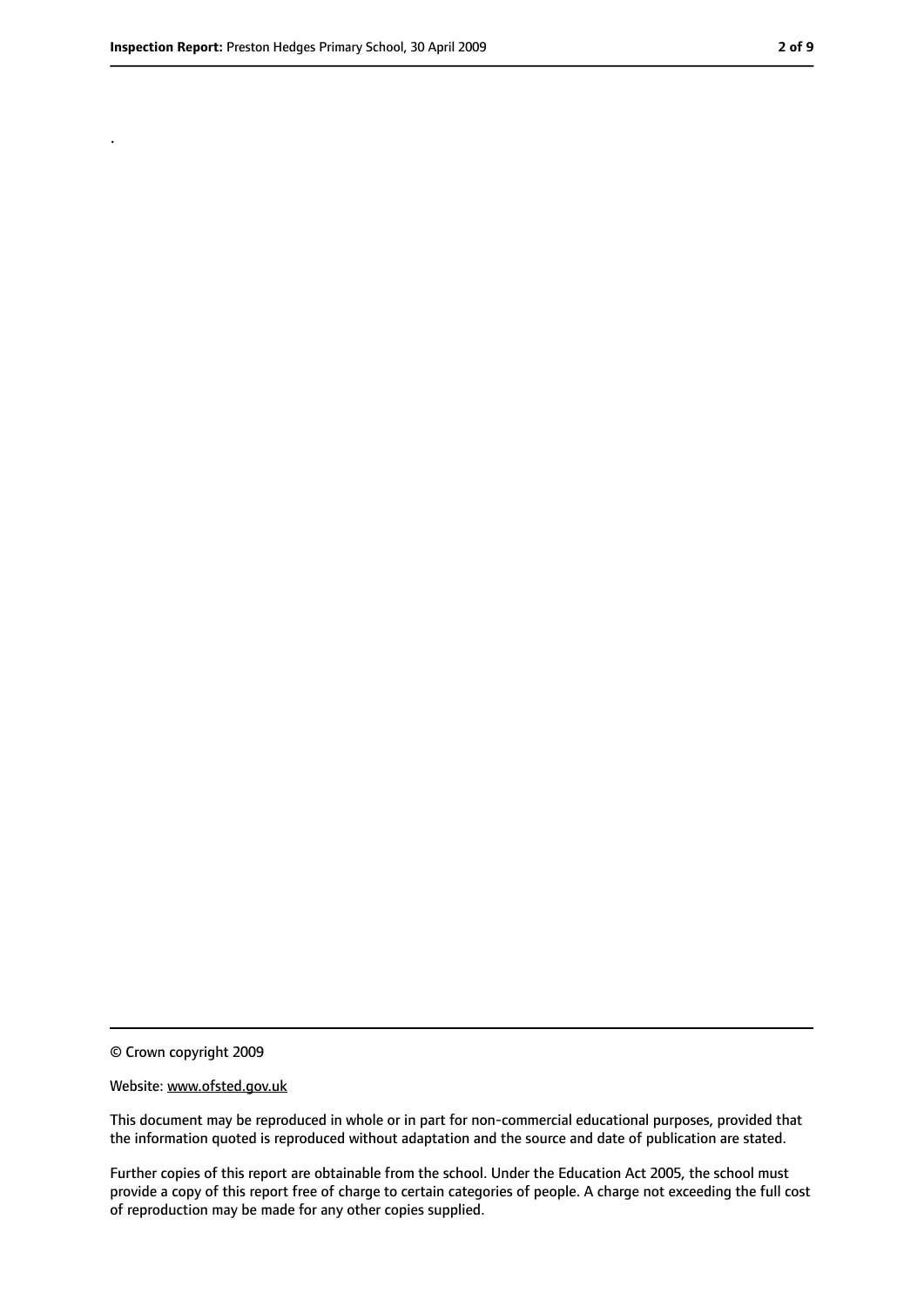# **Introduction**

The inspection was carried out by two additional inspectors.

- The inspectors evaluated the overall effectiveness of the school and investigated the following issues:
- the standards attained by boys in English at Key Stage 1 and by more-able pupils in mathematics at Key Stage 2
- the consistency of good teaching and learning
- the role played by middle managers in raising standards.

The inspectors gathered evidence from observations of lessons, discussions with pupils, governors and staff, tracking pupils' progress, analysis of attendance and gaining the views of parents. Other aspects of the school's work were not investigated in detail, but the inspectors found no evidence to suggest that the school's own assessments, as given in its self-evaluation, were not justified, and these have been included where appropriate in this report.

### **Description of the school**

This is a large school with few pupils from minority ethnic groups. Very few of the pupils speak English as an additional language. The proportion of pupils eligible for free school meals is below that of most schools. The governing body manages before and after school clubs on the premises for around 30 children. Children enter the Early Years Foundation Stage with skills that are typical of their ages.

#### **Key for inspection grades**

| Grade 1 | Outstanding  |
|---------|--------------|
| Grade 2 | Good         |
| Grade 3 | Satisfactory |
| Grade 4 | Inadequate   |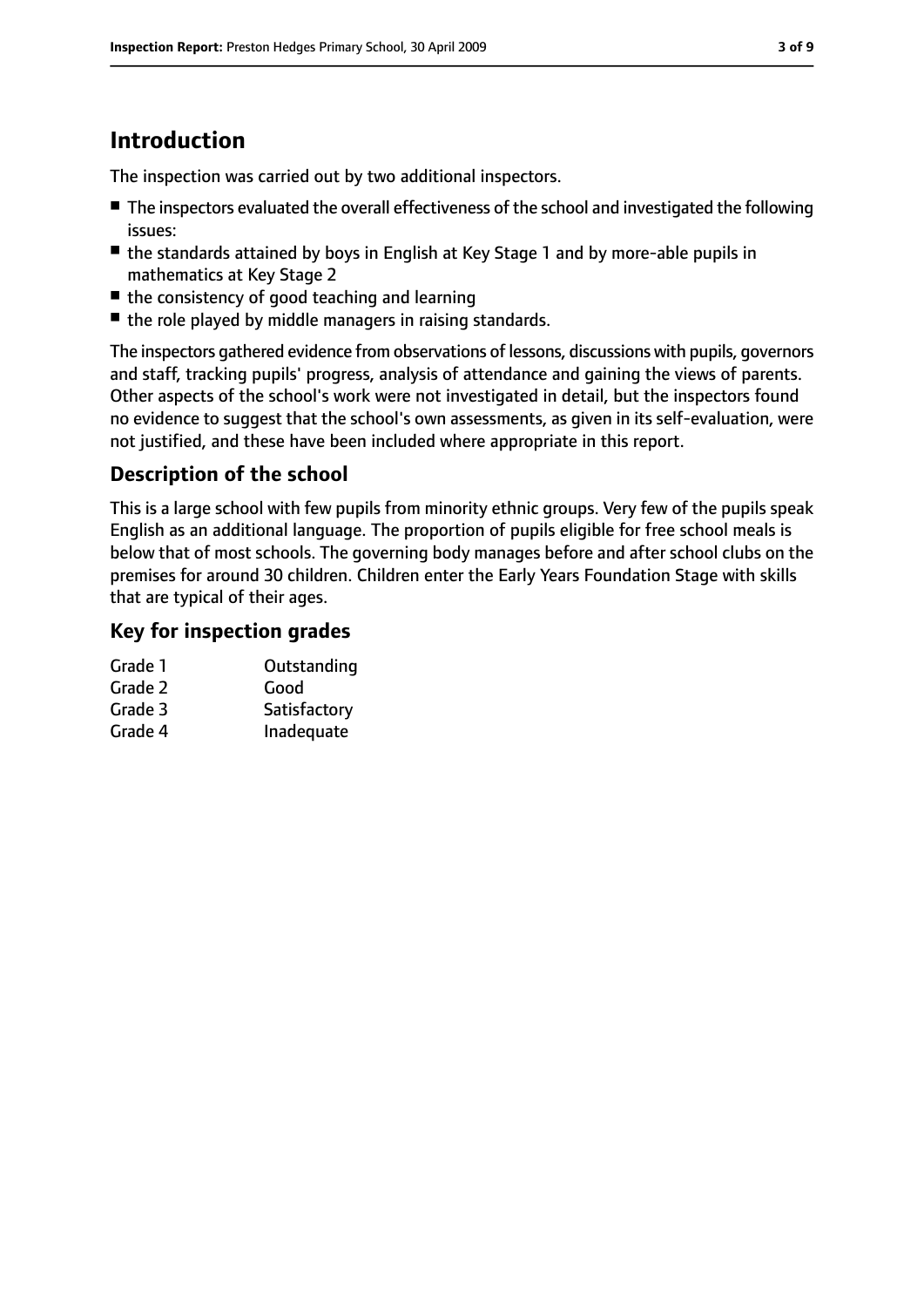#### **Overall effectiveness of the school**

#### **Grade: 2**

This is a good school with some outstanding features, where pupils achieve well and leave well-prepared for the future. As one parent said, reflecting the views of many: 'They develop into confident, well-rounded individuals.' Pupils build well on their excellent start in the Reception classes so that, by Year 2, standards are above average in reading and writing and well above average in mathematics. Boys' standards are not as high as those of girls' in reading and writing because they do not always have the same level of interest in these subjects. By Year 6, pupils continue to achieve well and standards are exceptionally high in English, well above average in science and above average in mathematics. Standards are lower in mathematics than in other subjects because more able pupils are not always challenged to attain the high standards of which they are capable. Pupils achieve well in information and communication technology, and art and design, and enjoy many opportunities to develop these skills. Pupils with learning difficulties and/or disabilities make good progress. They are supported very well by skilled teaching and support staff and are given every opportunity to be fully involved in all school activities.

An important factor in pupils' good progress is their exceptional personal and social development. They reflect deeply on issues such as poverty around the world and take very good care of each other. One pupil summed this up well when saying: 'You never get lonely here because there is always a playground buddy or a friend to play with you.' They behave exceptionally well and are always keen to learn. They really enjoy school, and attendance figures are high. They take responsibility eagerly, and are justifiably proud of their role in improving the school as members of the school council or eco committee.

Pupils are full of praise for their good teachers, particularly for the way 'they are always trying to think of new ways to help you learn'. Lessons are a good balance between the teacher teaching new skills, pupils working at tasks well matched to their abilities and time for reflection at the end to assess their progress. A significant proportion of the teaching is outstanding, with very high expectations of pupils' work and imaginative use of resources to capture pupils' attention. Teachers' assessments provide accurate measures of pupils' attainment and they use them effectively to show pupils how well they are doing.

The teachers have designed an excellent and innovative curriculum that has a strong focus on basic literacy and numeracy skills while providing many opportunities for pupils to develop their talents in subjects such as art and design, film, dance and music. The curriculum provides much to teach pupils about how to stay healthy and keep safe, and they speak with authority on the best foods to eat and the hazards of smoking and drugs. There is a wide range of popular clubs at lunchtime and after school to enrich the curriculum. Pupils are thrilled with the wide range of visiting artists, dancers and actors that help to explain the school's high reputation for its arts provision and make learning such fun. The school is very good at adapting the curriculum to rectify weaknesses in pupils' attainment, and the improvements in provision for English at Key Stage 2 have raised standards significantly. Recent developments to provide greater challenge for more-able pupils in mathematics at Key Stage 2 and boys in English at Key Stage 1 are already bearing fruit. Parents think very highly of the school and, as one put it, the 'great start it gives the children'. They appreciate the very high quality of the care, support and guidance that makes their children feel safe and valued. Safeguarding procedures are rigorous and reviewed regularly. The staff track pupils' progress very carefully and use the data well to set challenging targets. The good provision for children in the before- and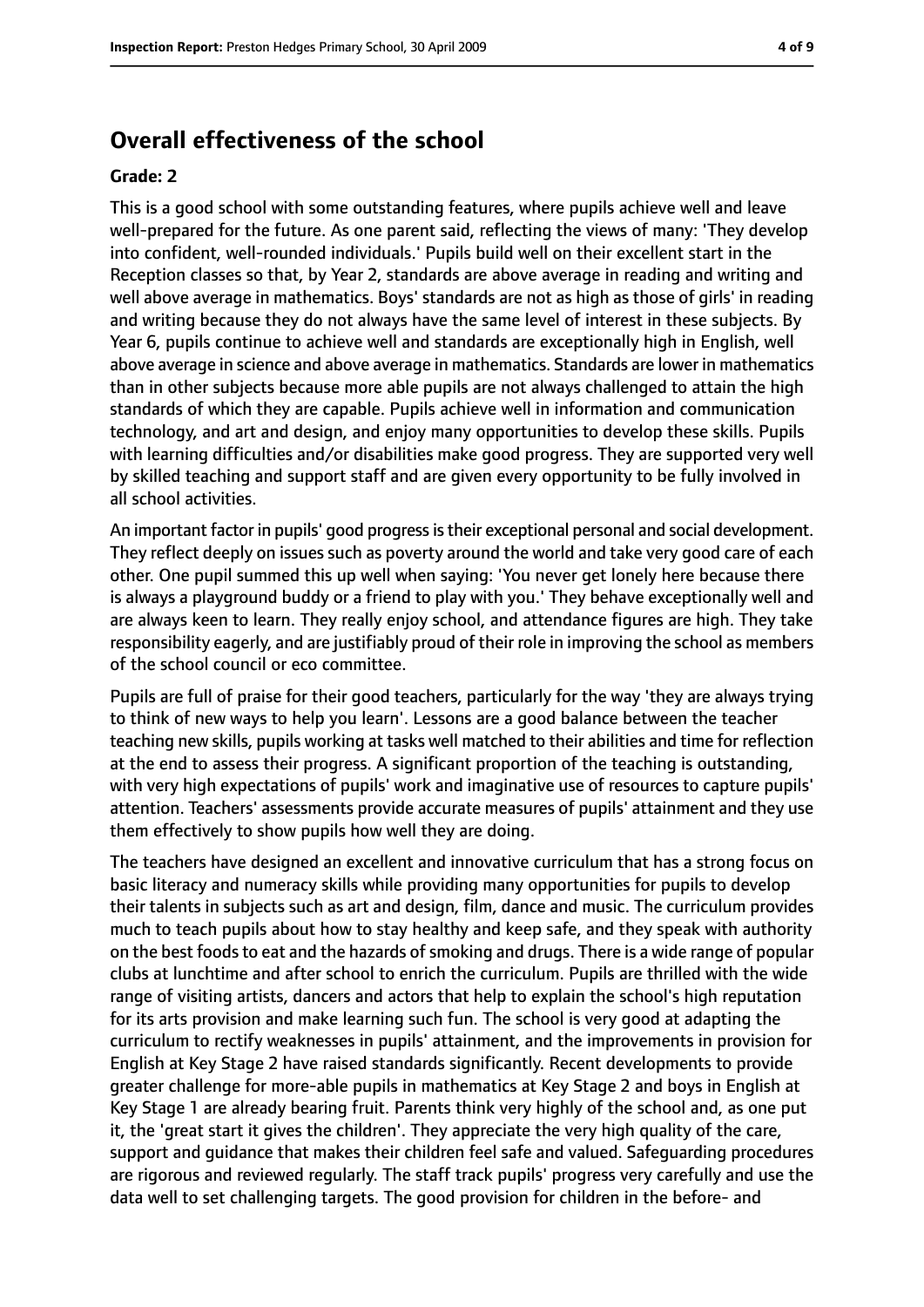after-school clubs is much improved since it was last inspected, and parents say how much their children enjoy these stimulating and well run sessions.

Good leadership and management are keys to the school's success. The headteacher leads very well, with high expectations of the school and a determination that that all pupils, whatever their abilities or background, have every opportunity to succeed. Senior staff and middle managers support the headteacher effectively, and those who are relatively inexperienced take full advantage of the many opportunities to develop their leadership skills. Their strength is the way they work as a closely-knit team to analyse the school's performance in great detail and produce comprehensive action plans to make improvements. The school promotes community cohesion well, and gives pupils many opportunities to appreciate the diversity of cultures, faiths and economic backgrounds in school, in the wider community and across the world. The well informed governing body provides good support to the school and is not afraid to challenge the leaders' decisions. The school has made good improvements since the last inspection, particularly in ensuring the consistency of good teaching and learning, and it is well set to improve further.

#### **Effectiveness of the Early Years Foundation Stage**

#### **Grade: 1**

The provision is outstanding, and children's standards are above average by the end of Reception. The very good induction procedures, excellent partnerships with parents and rigorous attention to children's welfare ensure that they settle quickly into school routines, feel safe and are ready to learn. As one parent put it: 'This is a wonderful start to a child's education,' The high quality of the teaching, with a strong emphasis on developing children's language, writing, numeracy and social skills, ensures that they achieve exceptionally well. The outstanding curriculum, built around the stimulating indoor and outdoor classrooms, fully supports all the different areas of learning. Children grasp every opportunity to learn and play, and do both with great enthusiasm. For example, they had just as much fun writing about their journey on a magic carpet as riding on a pirate ship and mixing a potion to make their spells work. Staff observe children's learning and development very carefully, and use the information well to plan future work.

Children's personal, social and emotional development is excellent, and the sensitive encouragement and guidance they receive helps them to become happy and independent learners. They behave exceptionally well and learn to play with and help each other. The provision is led and managed extremely well. Staff have a clear understanding of how well the provision meets children's needs and how it could be improved still further.

#### **What the school should do to improve further**

- At Key Stage 1, ensure that boys are motivated to achieve as well as they can in reading and writing.
- At Key Stage 2, raise standards in mathematics by always ensuring that the more able pupils have opportunities to make the best of their abilities.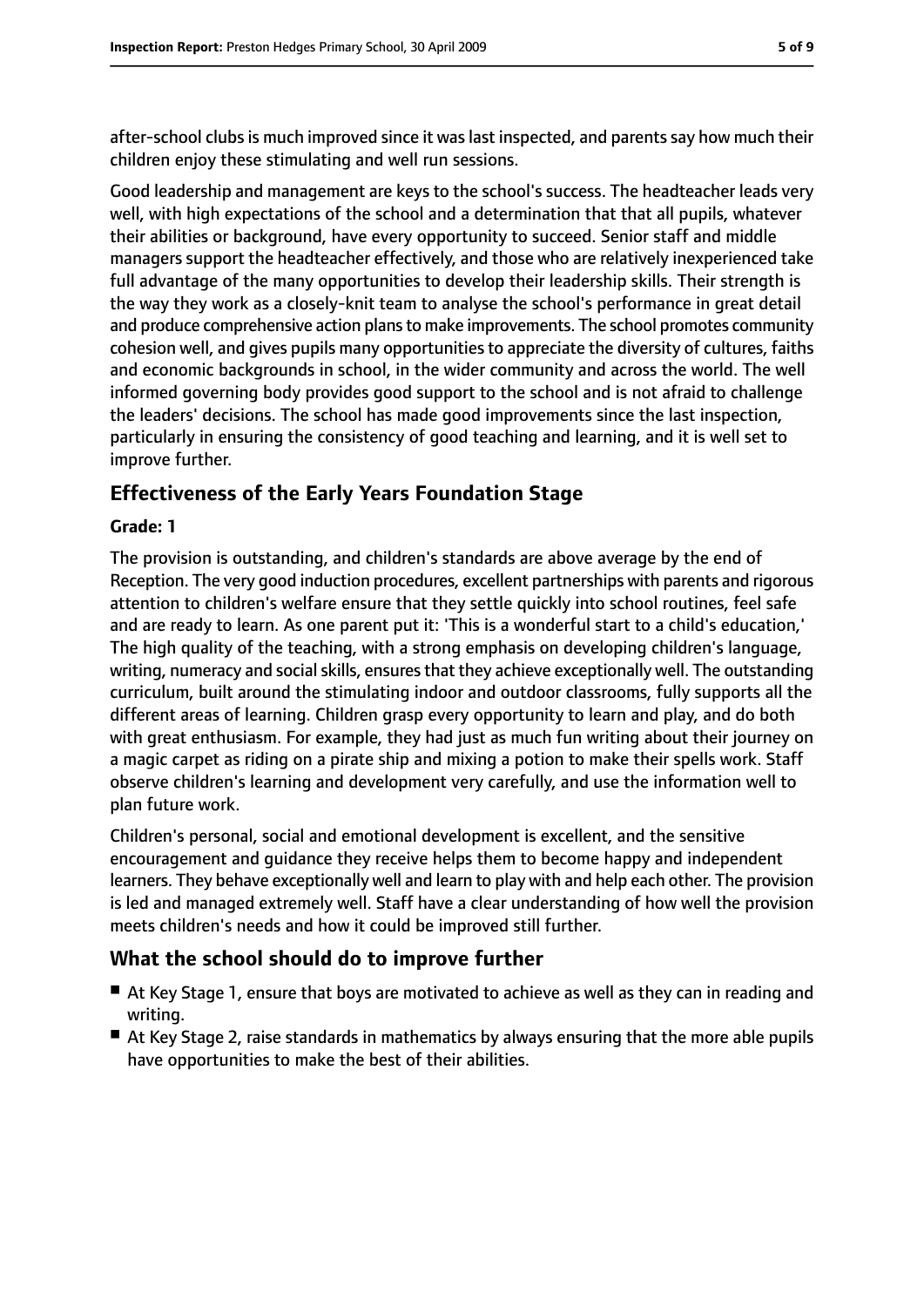**Any complaints about the inspection or the report should be made following the procedures set out in the guidance 'Complaints about school inspection', which is available from Ofsted's website: www.ofsted.gov.uk.**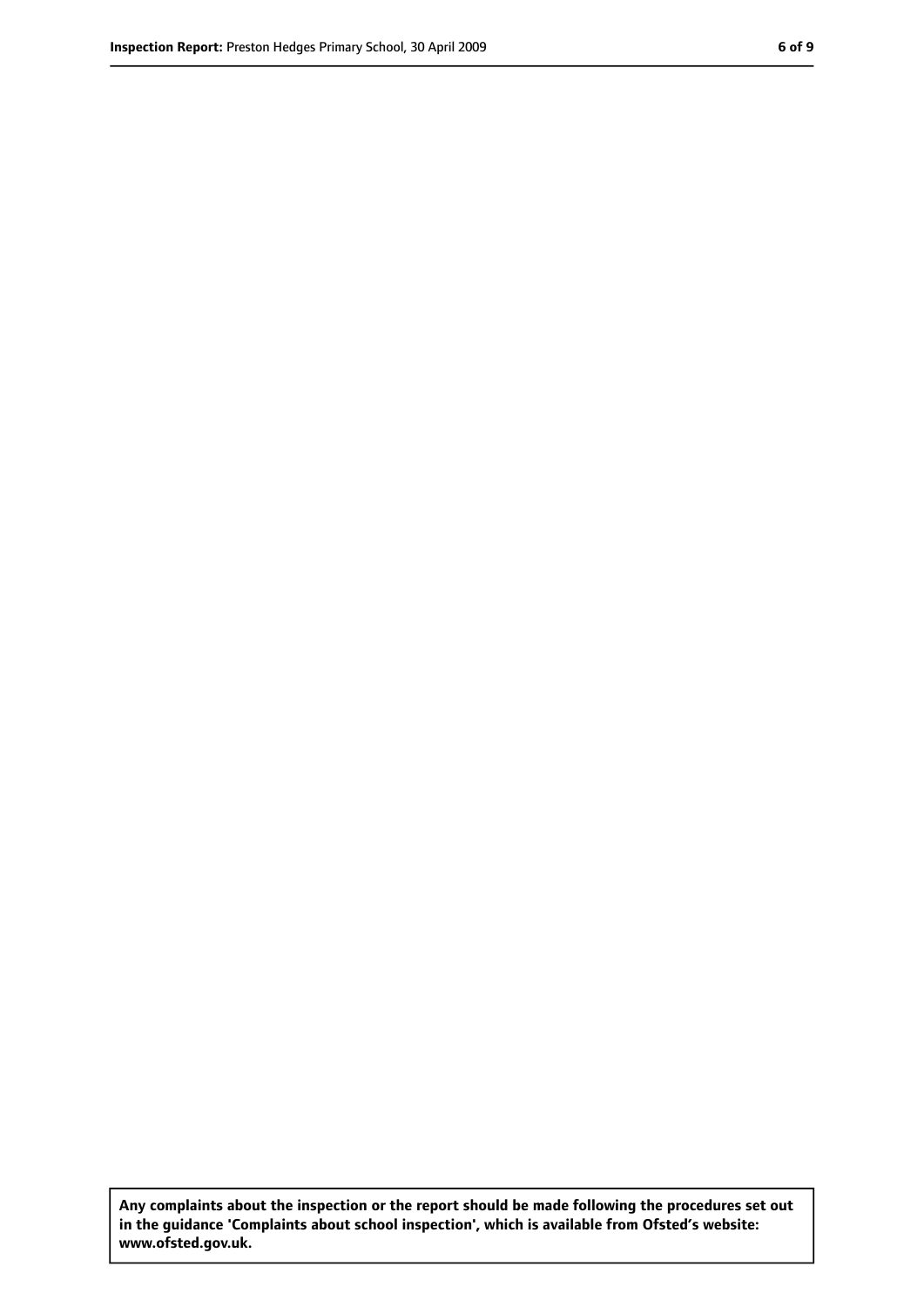# **Inspection judgements**

| Key to judgements: grade 1 is outstanding, grade 2 good, grade 3 satisfactory, and | <b>School</b>  |
|------------------------------------------------------------------------------------|----------------|
| arade 4 inadequate                                                                 | <b>Overall</b> |

#### **Overall effectiveness**

| How effective, efficient and inclusive is the provision of<br>education, integrated care and any extended services in meeting the<br>needs of learners? |     |
|---------------------------------------------------------------------------------------------------------------------------------------------------------|-----|
| Effective steps have been taken to promote improvement since the last<br>inspection                                                                     | Yes |
| How well does the school work in partnership with others to promote learners'<br>well being?                                                            |     |
| The capacity to make any necessary improvements                                                                                                         |     |

## **Effectiveness of the Early Years Foundation Stage**

| How effective is the provision in meeting the needs of children in the<br><b>EYFS?</b>       |  |
|----------------------------------------------------------------------------------------------|--|
| How well do children in the EYFS achieve?                                                    |  |
| How good are the overall personal development and well-being of the children<br>in the EYFS? |  |
| How effectively are children in the EYFS helped to learn and develop?                        |  |
| How effectively is the welfare of children in the EYFS promoted?                             |  |
| How effectively is provision in the EYFS led and managed?                                    |  |

#### **Achievement and standards**

| How well do learners achieve?                                                                               |  |
|-------------------------------------------------------------------------------------------------------------|--|
| The standards <sup>1</sup> reached by learners                                                              |  |
| How well learners make progress, taking account of any significant variations<br>between groups of learners |  |
| How well learners with learning difficulties and/or disabilities make progress                              |  |

#### **Annex A**

<sup>&</sup>lt;sup>1</sup>Grade 1 - Exceptionally and consistently high; Grade 2 - Generally above average with none significantly below average; Grade 3 - Broadly average to below average; Grade 4 - Exceptionally low.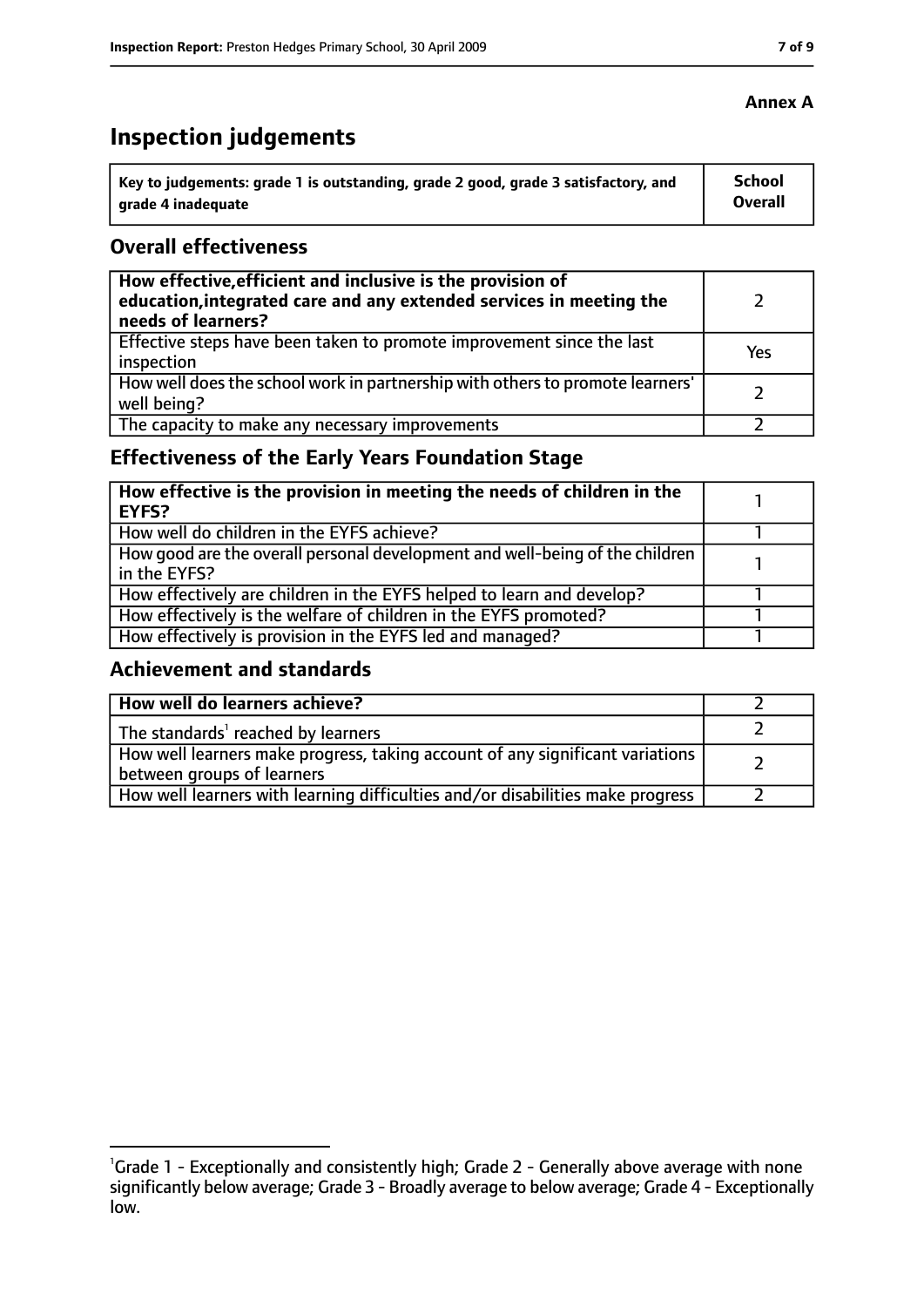## **Personal development and well-being**

| How good are the overall personal development and well-being of the<br>learners?                                 |  |
|------------------------------------------------------------------------------------------------------------------|--|
| The extent of learners' spiritual, moral, social and cultural development                                        |  |
| The extent to which learners adopt healthy lifestyles                                                            |  |
| The extent to which learners adopt safe practices                                                                |  |
| The extent to which learners enjoy their education                                                               |  |
| The attendance of learners                                                                                       |  |
| The behaviour of learners                                                                                        |  |
| The extent to which learners make a positive contribution to the community                                       |  |
| How well learners develop workplace and other skills that will contribute to<br>their future economic well-being |  |

# **The quality of provision**

| How effective are teaching and learning in meeting the full range of<br>learners' needs?              |  |
|-------------------------------------------------------------------------------------------------------|--|
| How well do the curriculum and other activities meet the range of needs and<br>interests of learners? |  |
| How well are learners cared for, quided and supported?                                                |  |

## **Leadership and management**

| How effective are leadership and management in raising achievement<br>and supporting all learners?                                              |     |
|-------------------------------------------------------------------------------------------------------------------------------------------------|-----|
| How effectively leaders and managers at all levels set clear direction leading<br>to improvement and promote high quality of care and education |     |
| How effectively leaders and managers use challenging targets to raise standards                                                                 |     |
| The effectiveness of the school's self-evaluation                                                                                               |     |
| How well equality of opportunity is promoted and discrimination eliminated                                                                      |     |
| How well does the school contribute to community cohesion?                                                                                      |     |
| How effectively and efficiently resources, including staff, are deployed to<br>achieve value for money                                          |     |
| The extent to which governors and other supervisory boards discharge their<br>responsibilities                                                  |     |
| Do procedures for safeguarding learners meet current government<br>requirements?                                                                | Yes |
| Does this school require special measures?                                                                                                      | No  |
| Does this school require a notice to improve?                                                                                                   | No  |